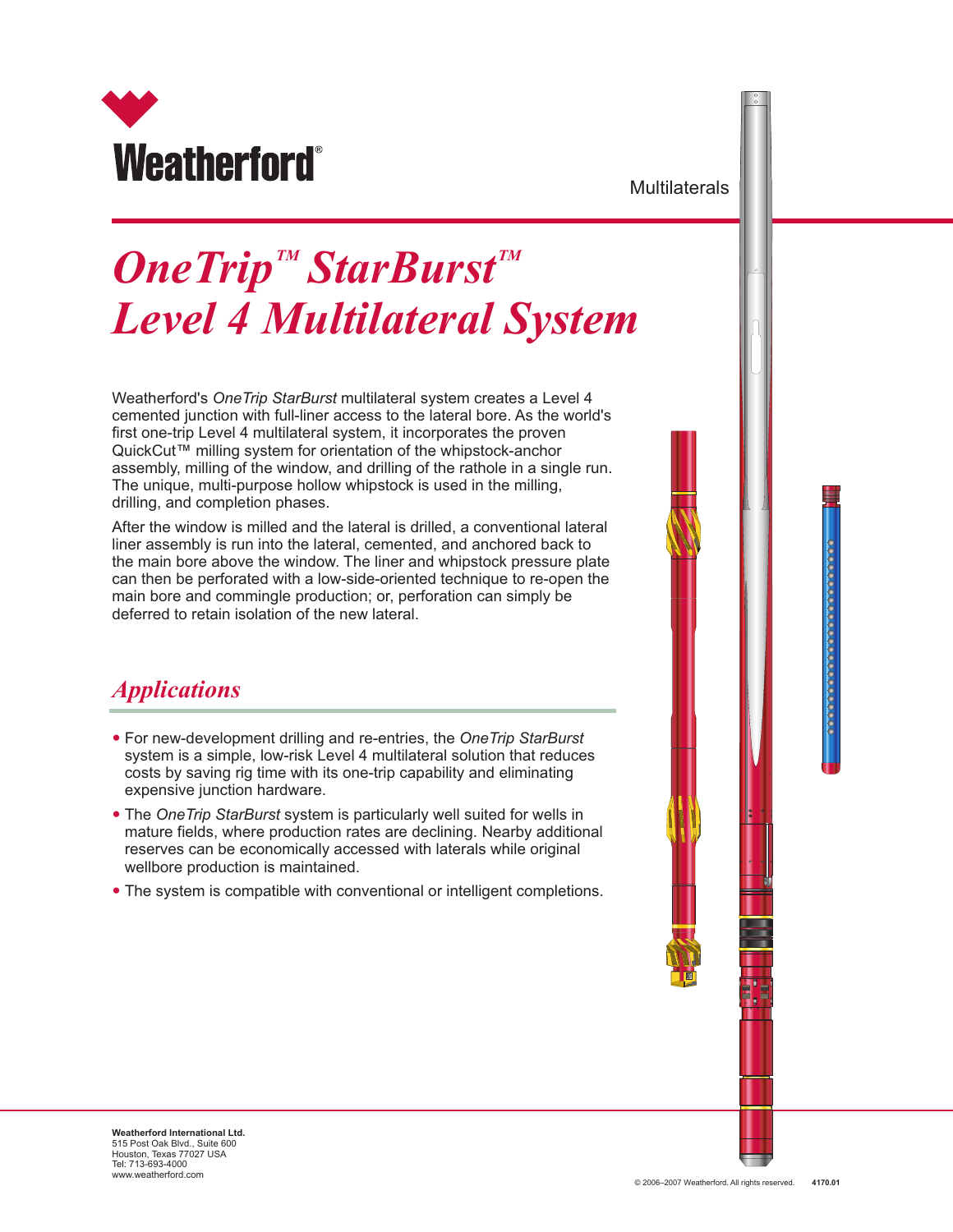

## $\boldsymbol{OneTip}^{\mathit{TM}}$  StarBurst<sup>*M*</sup> Level 4 Multilateral System

#### *Features, Advantages and Benefits*

- —The *OneTrip StarBurst* system uses the QuickCut™ milling system to create a complete, full-gauge window and rathole in a single trip.
- This system allows production from the existing wellbore as well as the lateral. —
- The patented AccuSet™ system, located inside the lead mill, provides reliable packer actuation without the requirement for a control valve.
- The 1.92° single-angle concave of the whipstock generates a smooth transition from the parent wellbore into the lateral section to accommodate longer rotary-steerable drilling systems.
- Unique lug and rail technology protects the whipstock pressure plate during cut-out and accurately directs the mill into the casing wall.
- The whipstock is designed to remain in the wellbore to eliminate recovery risks. —
- Redundant safety disconnects allow for easy retrieval of the whipstock and packer if required.
- Lateral liner tie-back to the main bore provides mechanical integrity and connectivity with full access to the lateral and production access to the main bore. Overlapping concentric strings, combined with the cement, ensure a Level 4 junction with maximum support and formation isolation.

## *Specifications*

#### **System Assembly**

|                    |                                          |              |                 | <b>Overall</b>                       |                                   | <b>Shear Release Values</b>                                  |                         |                             |  |
|--------------------|------------------------------------------|--------------|-----------------|--------------------------------------|-----------------------------------|--------------------------------------------------------------|-------------------------|-----------------------------|--|
| <b>Casing OD</b>   | <b>Milled</b><br><b>Window</b><br>Length | Whipstock    |                 | Length of<br>Whipstock<br>and Packer | <b>System</b><br>Torque<br>Rating | <b>Lead Mill or</b><br><b>Running Tool</b><br>from Whipstock | Whipstock<br>and Packer | Whipstock<br>from Packer    |  |
| (in./mm)           | ft/m)                                    | Angle        | <b>Material</b> | $\left(\frac{ft}{m}\right)$          | $({\rm ft-lb}/N$ •m $)$           | (lb/kg)                                                      | (lb/kg)                 | $(\mathsf{lb}/\mathsf{kg})$ |  |
|                    |                                          |              |                 |                                      |                                   | 40,000<br>18,140                                             |                         |                             |  |
| $9 - 5/8$<br>244.5 | 22<br>6.71                               | $1.92^\circ$ | Carbon steel    | 30.8<br>9.39                         | 10,000<br>13,558                  | 48,000<br>21,768                                             | 120.000<br>54.431       | 180,000<br>81,647           |  |
|                    |                                          |              |                 |                                      |                                   | 59.000<br>26.757                                             |                         |                             |  |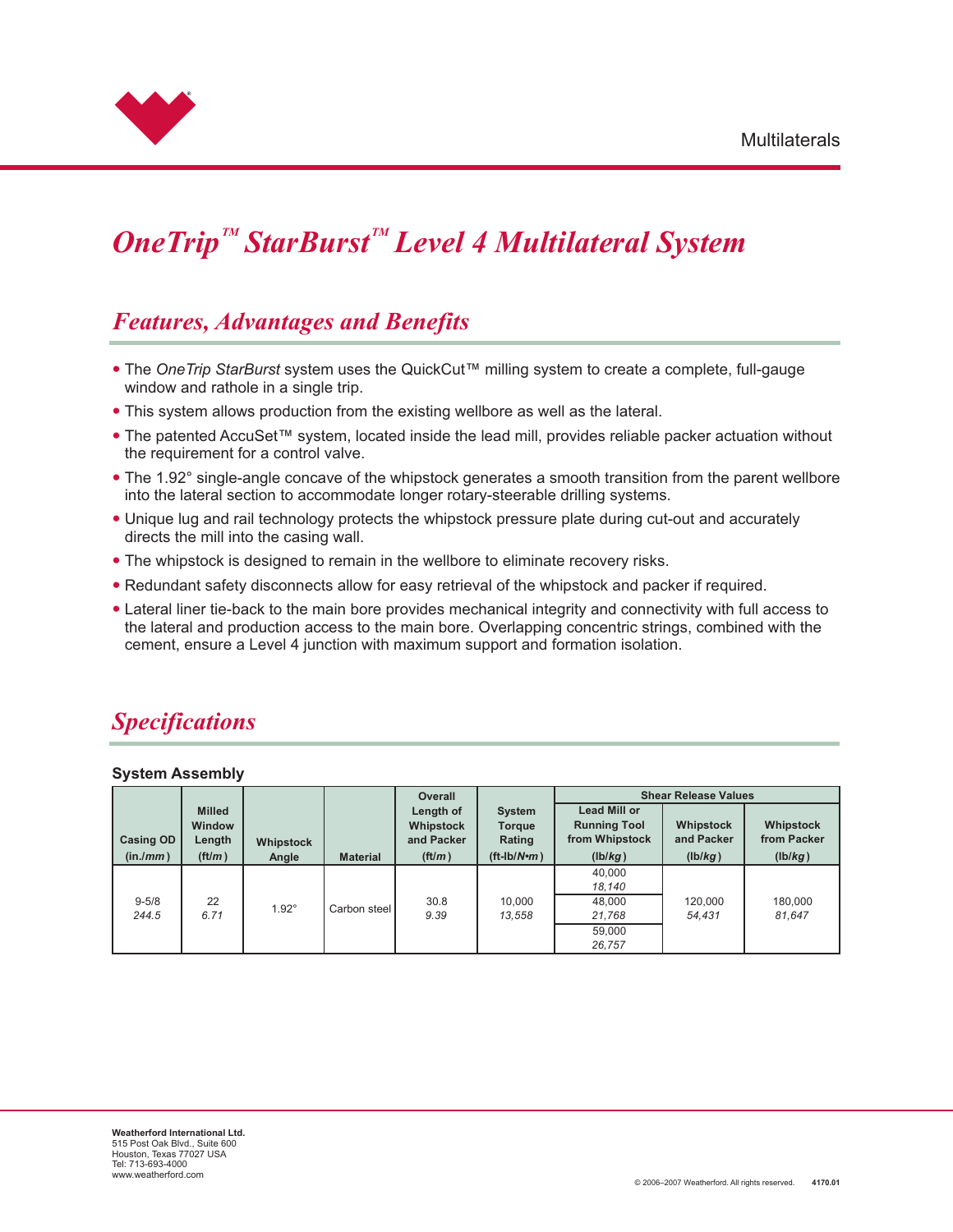

## $One Trip<sup>™</sup> StarBurst<sup>™</sup> Level 4 Multilateral System$

### *Specifications (continued)*

#### **Milling System**

| Casing<br><b>OD</b><br>(in./mm) | Casing<br>Weight<br>(lb/ft, kg/m)        | Concave<br><b>OD</b><br>(in/mm) | <b>Lead Mill</b><br>OD.<br>(in/mm) | <b>Lead Mill</b><br>Pilot OD<br>(in/mm) | <b>Lead Mill</b><br><b>Connection</b> | Secondary<br><b>Mill OD</b><br>(in/mm) | <b>Secondary Mill</b><br><b>Connection</b>  | <b>Flex Mandrel</b><br><b>Connection</b>  | <b>Steering</b><br><b>Mill OD</b><br>(in/mm) | <b>Steering Mill</b><br><b>Connection</b> |
|---------------------------------|------------------------------------------|---------------------------------|------------------------------------|-----------------------------------------|---------------------------------------|----------------------------------------|---------------------------------------------|-------------------------------------------|----------------------------------------------|-------------------------------------------|
|                                 | 40.0<br>59.5                             | Special                         | $8 - 5/8$<br>219.1                 | 177.8                                   |                                       | Special                                |                                             |                                           | Special                                      |                                           |
| $9 - 5/8$<br>244.5              | 43.5<br>64.7<br>47.0<br>69.9<br>53.5 SD* | 8<br>203.2                      | $8 - 1/2$<br>215.9                 | $6 - 3/8$<br>161.9                      | $4 - 1/2 - in.$<br>Reg. Box           | $8 - 1/2$<br>215.9                     | 4-1/2-in. IF Box<br>x<br>4-1/2-in. Reg. Pin | 4-1/2-in. IF Box<br>X<br>4-1/2-in. IF Pin | $8 - 1/2$<br>215.9                           | 4-1/2-in. IF Box<br>x<br>4-1/2-in. IF Pin |
|                                 | 79.6 SD<br>53.5<br>79.6                  |                                 | $8 - 3/8$<br>212.7                 |                                         |                                       | $8 - 3/8$<br>212.7                     |                                             |                                           | $8 - 3/8$<br>212.7                           |                                           |

\* Special drift



#### **Packer**

 $\lceil \cdot \rceil$ 

|           |                        |                |                                                                  |                   |                   | ISO 14310 V3 Testing Data                                        |                   |                   |  |
|-----------|------------------------|----------------|------------------------------------------------------------------|-------------------|-------------------|------------------------------------------------------------------|-------------------|-------------------|--|
|           |                        |                | <b>For Standard Service</b>                                      |                   |                   | <b>For High Performance</b>                                      |                   |                   |  |
| Casing    | Casing                 | <b>Maximum</b> | <b>Maximum Pressure</b><br><b>Differential</b><br><b>Maximum</b> |                   |                   | <b>Maximum Pressure</b><br><b>Differential</b><br><b>Maximum</b> |                   |                   |  |
| <b>OD</b> | Weight                 | OD.            | <b>Temperature</b>                                               | <b>From Above</b> | <b>From Below</b> | Temperature                                                      | <b>From Above</b> | <b>From Below</b> |  |
| (in./mm)  | (lb/ft, $kg/m$ )       | (in/mm)        | $(^{\circ}F/^{\circ}C)$                                          | (psi/kPa)         | (psi/kPa)         | $(^{\circ}F/^{\circ}C)$                                          | (psi/kPa)         | (psi/kPa)         |  |
|           | 40.0<br>59.5           | 8.437<br>214.3 | 275<br>135                                                       | 2.500<br>17.237   | 3.000<br>20.684   | 302<br>150                                                       | N/A               | N/A               |  |
| $9 - 5/8$ | 43.0<br>64.7           |                |                                                                  | 3.500<br>24.132   | 5.000<br>34.474   |                                                                  | N/A               | N/A               |  |
| 244.5     | 47.0<br>69.9           |                |                                                                  | 3.500<br>24.132   | 5.000<br>34.474   |                                                                  | 5.000<br>34.474   | 5.000<br>34.474   |  |
|           | $53.5 S D*$<br>79.6 SD | 8.350<br>212.1 |                                                                  | 3.500<br>24.132   | 5.000<br>34.474   |                                                                  | 5.000<br>34.474   | 5.000<br>34.474   |  |

\* Special drift

|            | <b><i><u>Property</u></i></b> | $\overline{\phantom{a}}$<br>THE <sub>1</sub><br>E<br>c |  |
|------------|-------------------------------|--------------------------------------------------------|--|
|            |                               | $\blacksquare$<br><b>The Street</b>                    |  |
| <b>TOO</b> |                               | erman <sub>1</sub><br><b>Elli</b><br>IIIE              |  |
|            |                               |                                                        |  |